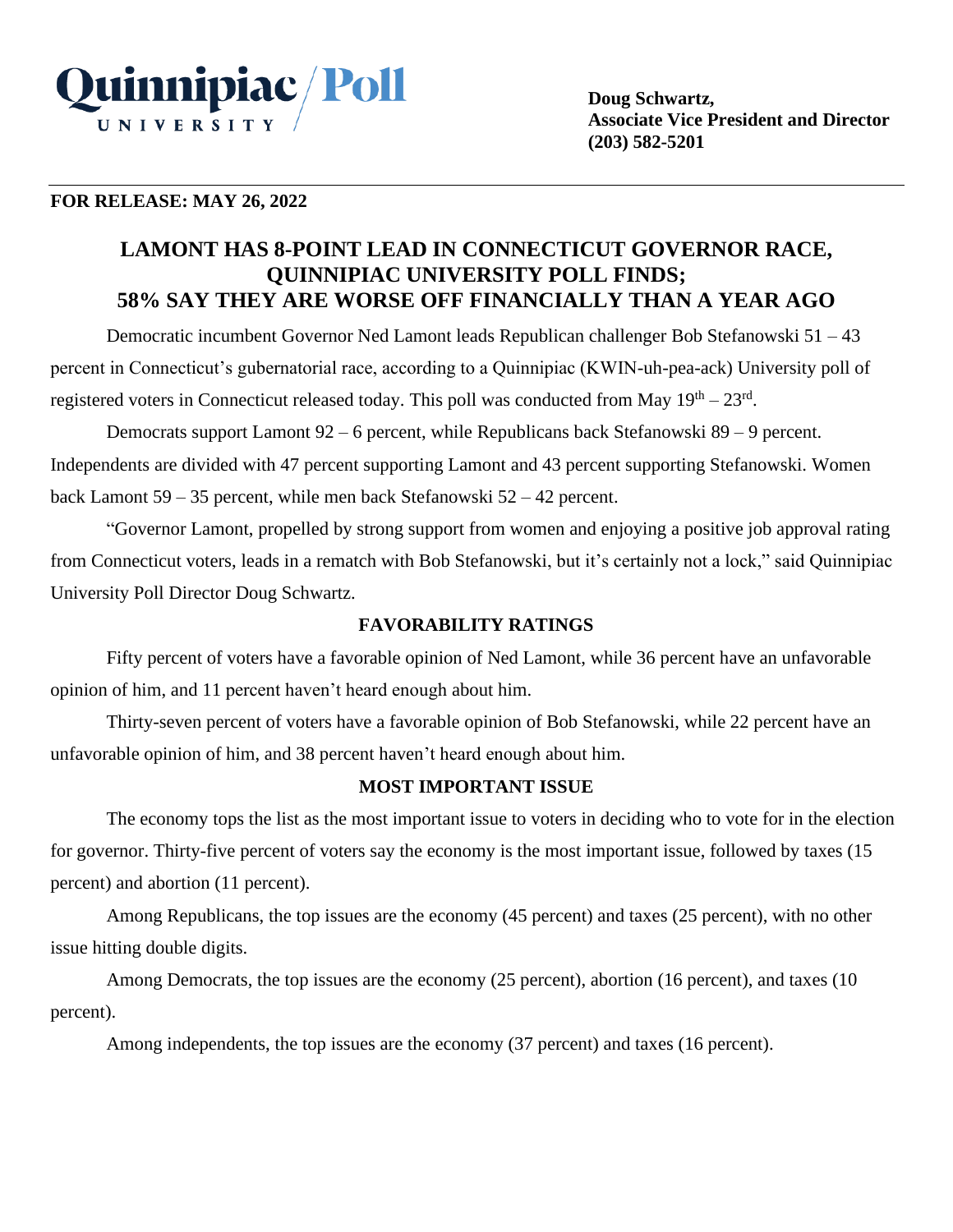### **JOB APPROVALS**

Fifty-two percent of voters approve of the way Ned Lamont is handling his job as governor, while 38 percent disapprove. This compares to a 65 – 26 percent job approval rating in a Quinnipiac University poll in May 2020 during the height of the initial wave of the coronavirus pandemic.

Seventy-one percent of voters approve of the way Lamont is handling the response to the coronavirus, while 23 percent disapprove. In May 2020, Lamont received a 78 – 17 percent approval rating for his handling of the response to the coronavirus.

On Lamont's handling of the state budget, voters are split with 43 percent approving and 44 percent disapproving.

Voters give Senator Chris Murphy a  $45 - 37$  percent job approval rating. This is his lowest score in a Quinnipiac poll since taking office in 2013.

Voters give Senator Richard Blumenthal a 45 – 43 percent job approval rating. This is his lowest score in a Quinnipiac poll since taking office in 2011.

Voters give President Joe Biden a negative  $40 - 54$  percent job approval rating.

### **ECONOMY**

Forty percent of voters say the state of Connecticut's economy is either excellent (3 percent) or good (37 percent), while 57 percent say the state of Connecticut's economy is either not so good (34 percent) or poor (23 percent). This is the most positive rating of Connecticut's economy from voters in a Quinnipiac University poll since April 2005.

Only 13 percent of voters think Connecticut's economy is getting better, while 45 percent of voters think it's getting worse, and 40 percent think it's staying about the same.

Fifty-eight percent of voters say they are worse off financially than they were a year ago, while 25 percent say they are better off, and 15 percent say they are the same.

"A somewhat gloomy financial self-assessment from voters comparing this year to last," added Schwartz.

#### **ABORTION**

Voters support 66 – 26 percent a Connecticut law designed to protect out-of-state patients who seek abortion services in Connecticut from legal action taken by states that have outlawed abortion. This law also protects in-state abortion providers and others involved.

The vast majority of voters (68 percent) think abortion should be legal in all cases (37 percent) or most cases (31 percent), while 23 percent think abortion should be illegal in most cases (18 percent) or all cases (5 percent).

Voters support 67 – 25 percent amending the state constitution to guarantee that women in Connecticut have access to abortion services.

Voters support 70 – 24 percent requiring parental notification before anyone under 16 years old could get an abortion.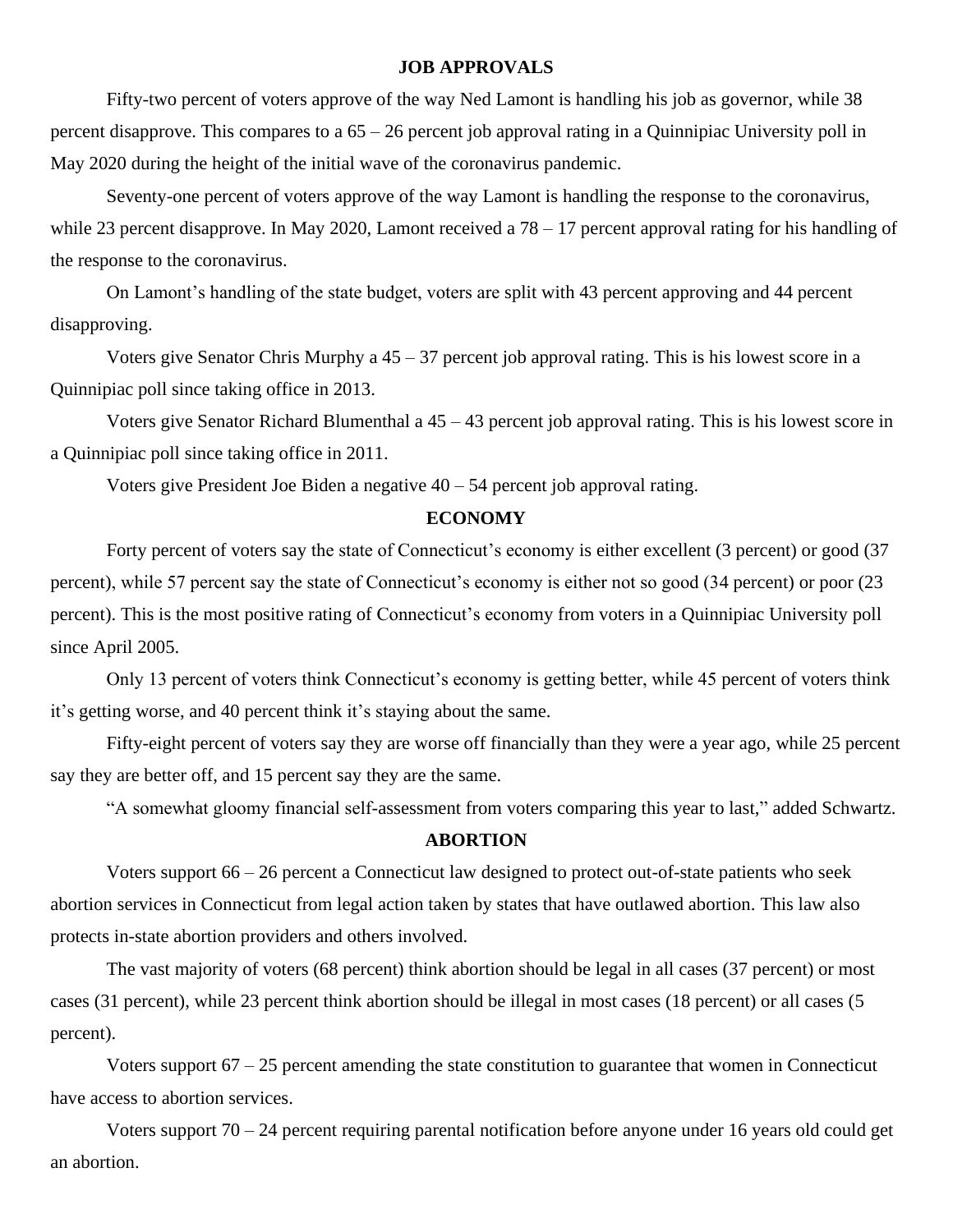1,660 registered voters in Connecticut were surveyed from May  $19<sup>th</sup> - 23<sup>rd</sup>$  with a margin of error of  $+/-$ 2.4 percentage points.

The Quinnipiac University Poll, directed by Doug Schwartz, Ph.D. since 1994, conducts independent, non-partisan national and state polls on politics and issues. Surveys adhere to industry best practices and are based on random samples of adults using random digit dialing with live interviewers calling landlines and cell phones.

**Visit [poll.qu.edu](https://poll.qu.edu/) or [www.facebook.com/quinnipiacpoll](http://www.facebook.com/quinnipiacpoll)  Email poll@qu.edu, or follow us on [Twitter](http://twitter.com/QuinnipiacPoll) @QuinnipiacPoll.**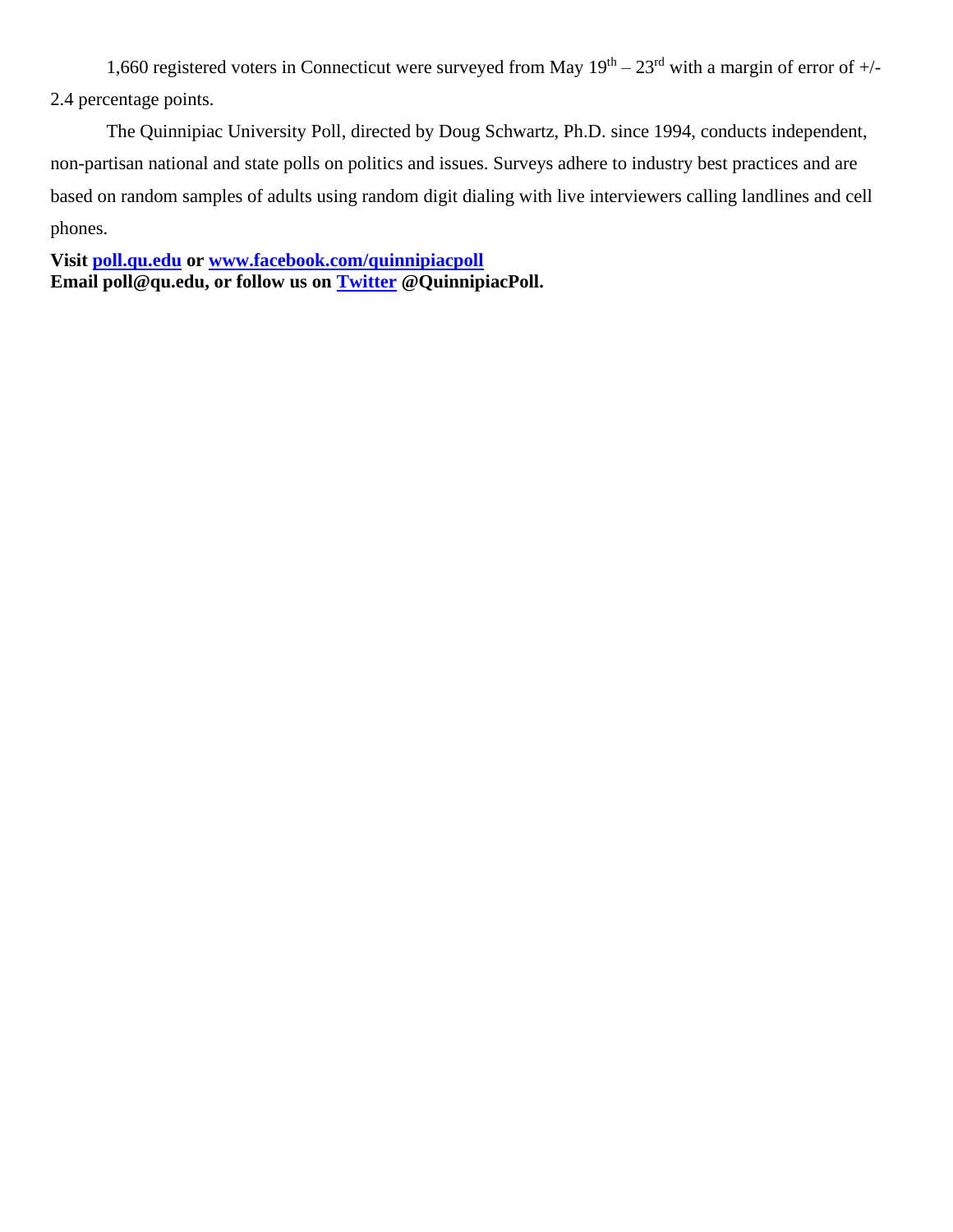1. If the election for governor were being held today, and the candidates were Ned Lamont the Democrat and Bob Stefanowski the Republican, for whom would you vote? (INCLUDES LEANERS)

|                   | REGISTERED VOTERS |     |     |     |     |     |
|-------------------|-------------------|-----|-----|-----|-----|-----|
|                   | Tot               | Rep | Dem | Ind | Men | Wom |
| Lamont            | 51%               | 9%  | 92% | 47% | 42% | 59% |
| Stefanowski       | 43                | 89  | 6   | 43  | 52  | 35  |
| SMONE ELSE (VOL)  |                   |     |     |     |     |     |
| WLDN'T VOTE (VOL) |                   |     |     |     |     |     |
| UNDECIDED (VOL)   | 4                 |     |     |     | 4   |     |
| REFUSED           | ◠                 |     |     | ◠   | っ   |     |

2. Is your opinion of Ned Lamont favorable, unfavorable or haven't you heard enough about him?

|                  | REGISTERED VOTERS |     |     |      |     |     |
|------------------|-------------------|-----|-----|------|-----|-----|
|                  | Tot               | Rep | Dem | Ind  | Men | Wom |
| Favorable        | 50%               | 17% | 82% | 49.8 | 41% | 58% |
| Unfavorable      | 36                | 70  | 5.  | 36   | 42  | 30  |
| Hvn't hrd enough | 11                | 1 N | 11. | 12   | 13  |     |
| REFUSED          | ∍                 |     |     |      |     |     |

2a. Is your opinion of Ned Lamont favorable, unfavorable or haven't you heard enough about him? COMBINED WITH: (If favorable/unfavorable q2) Do you have a strongly or somewhat favorable/unfavorable opinion?

|                         | REGISTERED VOTERS |       |                         |     |     |                 |  |
|-------------------------|-------------------|-------|-------------------------|-----|-----|-----------------|--|
|                         | Tot               | Rep   | Dem                     | Ind | Men | Wom             |  |
| Strongly favorable      | 23%               | $5\%$ | 49%                     | 18% | 16% | 30 <sub>8</sub> |  |
| Smwht favorable         | 26                | 12    | 32                      | 31  | 25  | 27              |  |
| Smwht unfavorable       | 16                | 28    | 3                       | 18  | 17  | 1.5             |  |
| Strongly unfavorable 19 |                   | 41    | $\mathcal{D}_{1}^{(1)}$ | 18  | 25  | 14              |  |
| Hvn't hrd enough        | 11                | 10    | 11                      | 12  | 13  | 9               |  |
| REFUSED                 | 5                 |       |                         |     | 4   | 5               |  |

3. Is your opinion of Bob Stefanowski favorable, unfavorable or haven't you heard enough about him?

|                  | REGISTERED VOTERS |     |                |     |     |     |
|------------------|-------------------|-----|----------------|-----|-----|-----|
|                  | Tot               | Rep | Dem            | Ind | Men | Wom |
| Favorable        | 37%               | 78% | 8 <sup>°</sup> | 36% | 43% | 32% |
| Unfavorable      | 22                |     | 48             | 15  | 19  | 2.4 |
| Hyn't hrd enough | 38                | 21  | 42             | 46  | 36  | 40  |
| REFUSED          | २                 |     | २              |     |     |     |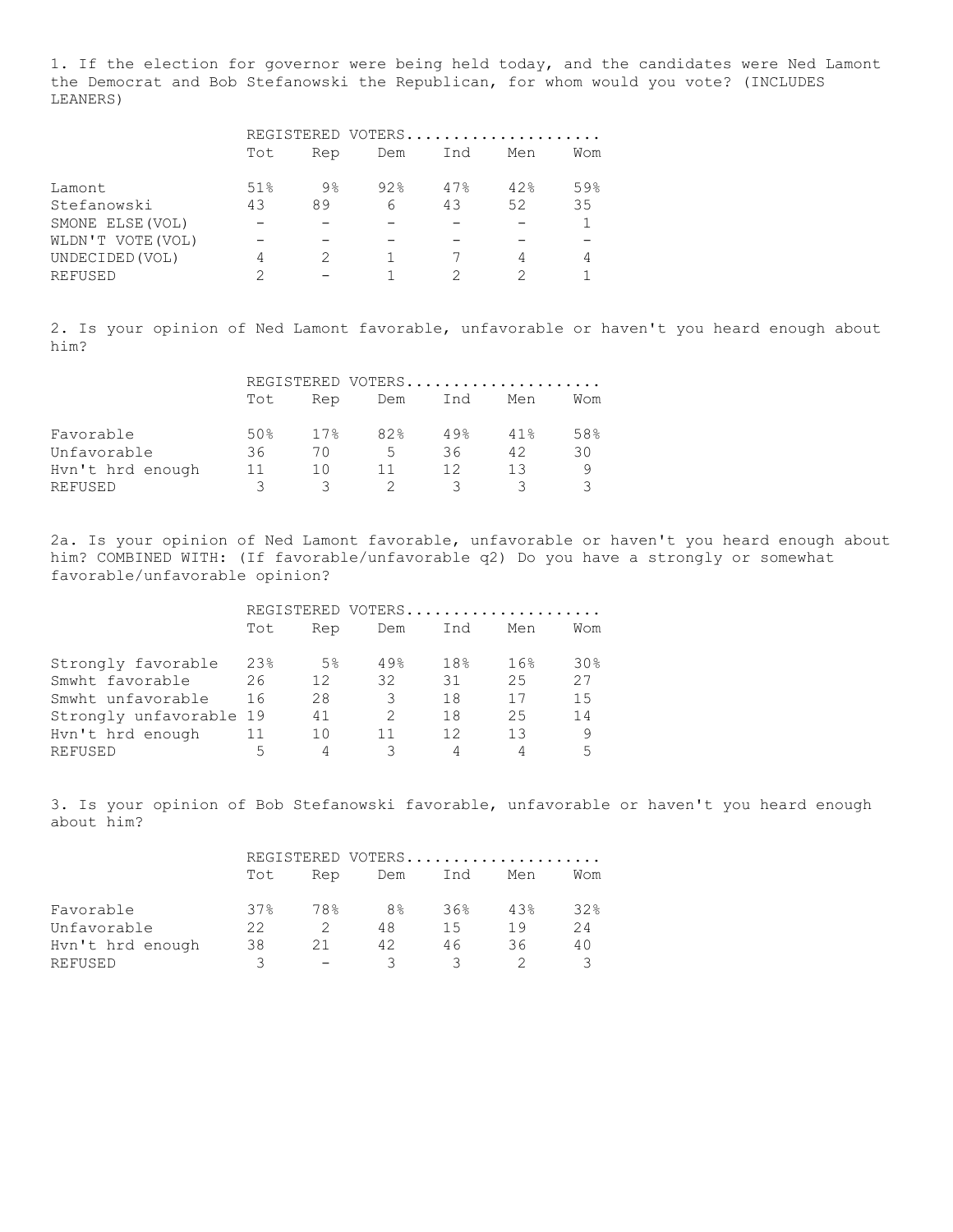3a. Is your opinion of Bob Stefanowski favorable, unfavorable or haven't you heard enough about him? COMBINED WITH: (If favorable/unfavorable q3) Do you have a strongly or somewhat favorable/unfavorable opinion?

|                         | REGISTERED VOTERS |     |       |     |     |     |
|-------------------------|-------------------|-----|-------|-----|-----|-----|
|                         | Tot               | Rep | Dem   | Ind | Men | Wom |
| Strongly favorable      | 21%               | 50% | $3\%$ | 16% | 25% | 17% |
| Smwht favorable         | 16                | 26  | 4     | 19  | 18  | 1.5 |
| Smwht unfavorable       | 9                 |     | 18    |     | 9   | 9   |
| Strongly unfavorable 13 |                   |     | 29    | 8   | 10  | 1.5 |
| Hvn't hrd enough        | 38                | 21  | 42    | 46  | 36  | 40  |
| REFUSED                 | 3                 |     |       |     |     |     |

4. Do you approve or disapprove of the way Ned Lamont is handling his job as governor?

|            |     |      | REGISTERED VOTERS |                   |      |     |
|------------|-----|------|-------------------|-------------------|------|-----|
|            | Tot | Rep  | Dem               | Ind               | Men  | Wom |
| Approve    | 52% | 17.8 | 86%               | $49$ <sup>2</sup> | 4.3% | 60% |
| Disapprove | 38  | 74   | h                 | 38                | 47   | 30  |
| DK/NA      |     |      | 8                 | 13                |      |     |

5. Do you approve or disapprove of the way Chris Murphy is handling his job as United States Senator?

|            |     |     |     |     | REGISTERED VOTERS |     |
|------------|-----|-----|-----|-----|-------------------|-----|
|            | Tot | Rep | Dem | Ind | Men               | Wom |
| Approve    | 45% | 14% | 78% | 42% | 38%               | 51% |
| Disapprove | 37  | 75  | h   | 37  | 46                | 29  |
| DK/NA      | 1 R | 11  | 16  | 20  | 1 F               | 19  |

6. Do you approve or disapprove of the way Richard Blumenthal is handling his job as United States Senator?

|            |      |      |     |     | REGISTERED VOTERS |     |
|------------|------|------|-----|-----|-------------------|-----|
|            | Tot  | Rep  | Dem | Ind | Men               | Wom |
| Approve    | 4.5% | 12.8 | 79% | 41% | 3.5%              | 53% |
| Disapprove | 43   | 82   |     | 44  | 53                | 33  |
| DK/NA      |      | h    | 12  | 15  |                   |     |

7. Do you approve or disapprove of the way Joe Biden is handling his job as president?

|            |     |     |     |     | REGISTERED VOTERS |     |
|------------|-----|-----|-----|-----|-------------------|-----|
|            | Tot | Rep | Dem | Ind | Men               | Wom |
| Approve    | 40% | 4%  | 81% | 34% | 31%               | 48% |
| Disapprove | 54  | 95  | 15  | 59  | 64                | 46  |
| DK/NA      | 5   |     | 4   |     | $\overline{a}$    | ᄃ   |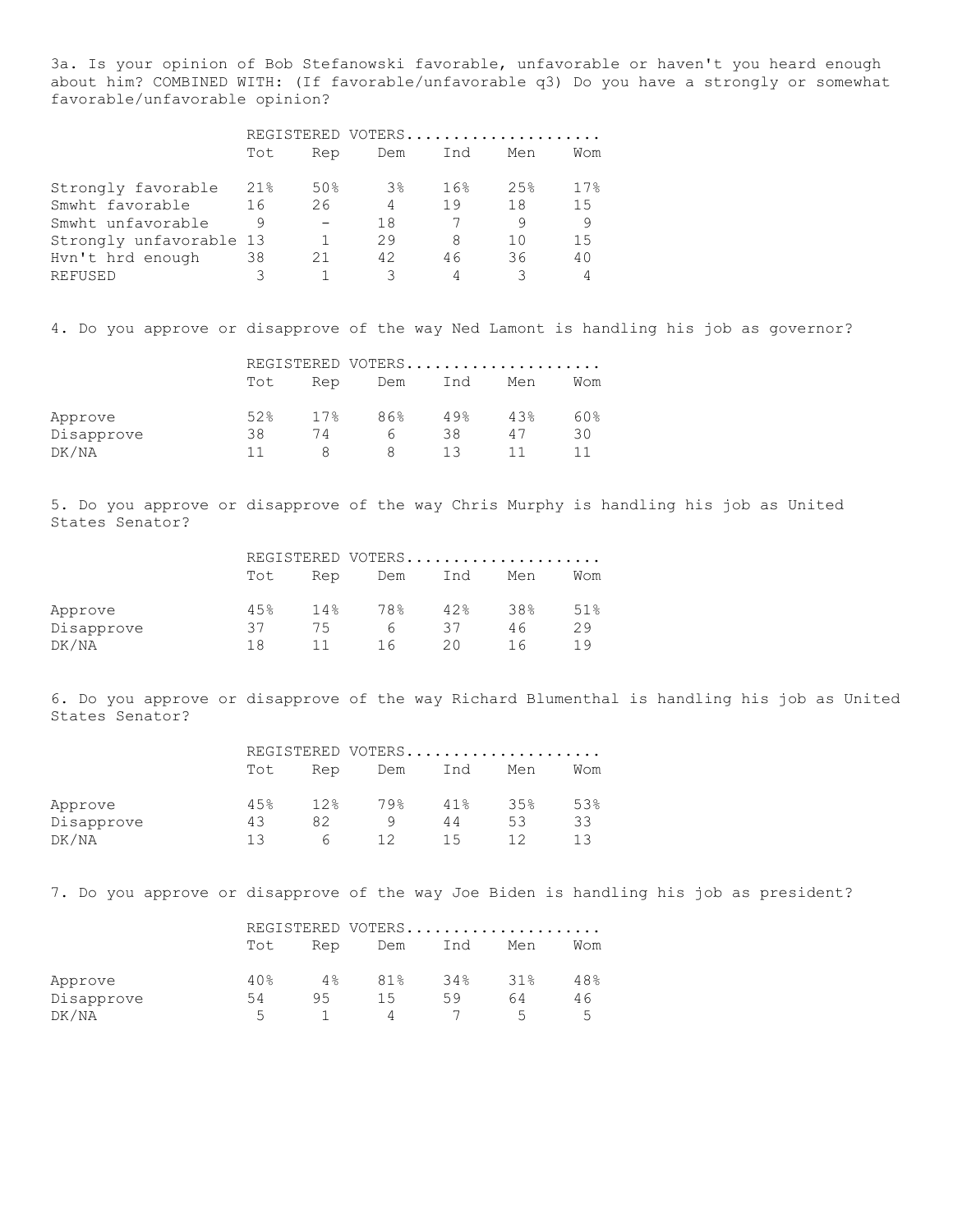8. In general, how satisfied are you with the way things are going in Connecticut today; are you very satisfied, somewhat satisfied, somewhat dissatisfied, or very dissatisfied?

|                    | REGISTERED VOTERS |       |     |                |     |     |
|--------------------|-------------------|-------|-----|----------------|-----|-----|
|                    | Tot               | Rep   | Dem | Ind            | Men | Wom |
| Very satisfied     | 11.8              | $3\%$ | 21% | 9 <sup>°</sup> | 10% | 12% |
| Smwht satisfied    | 37                | 13    | 60  | 37             | 32  | 42  |
| Smwht dissatisfied | 22                | 32    | 13  | 24             | 24  | 21  |
| Very dissatisfied  | 28                | 52    | 5   | 30             | 34  | 24  |
| DK/NA              |                   |       |     |                |     |     |

9. Which of these is the most important issue to you in deciding who to vote for in the election for governor: taxes, crime, the state budget, infrastructure, COVID-19, the economy, the environment, education, or abortion?

|                      | REGISTERED VOTERS. |                                                                                                                                                                 |                 |     |                |     |
|----------------------|--------------------|-----------------------------------------------------------------------------------------------------------------------------------------------------------------|-----------------|-----|----------------|-----|
|                      | Tot                | Rep                                                                                                                                                             | Dem             | Ind | Men            | Wom |
| Taxes                | 15%                | 25%                                                                                                                                                             | 10 <sub>8</sub> | 16% | 19%            | 12% |
| Crime                | 6                  | 4                                                                                                                                                               |                 | 6   | 6              | 5   |
| State budget         | 6                  | 6                                                                                                                                                               | 6               | 6   | 8              | 5   |
| Infrastructure       | 5                  | 2                                                                                                                                                               |                 | 6   | 6              | 5   |
| $COVID-19$           | 3                  |                                                                                                                                                                 |                 |     | $\mathfrak{D}$ |     |
| Economy              | 35                 | 45                                                                                                                                                              | 25              | 37  | 36             | 34  |
| Environment          | 5                  |                                                                                                                                                                 | 8               | 5   | 5              | 5   |
| Education            |                    | 6                                                                                                                                                               |                 |     |                |     |
| Abortion             | 11                 | 5                                                                                                                                                               | 16              | 9   | 5              | 16  |
| SOMETHING ELSE (VOL) | 3                  | $\mathcal{D}_{\mathcal{L}}^{\mathcal{L}}(\mathcal{L})=\mathcal{D}_{\mathcal{L}}^{\mathcal{L}}(\mathcal{L})\mathcal{D}_{\mathcal{L}}^{\mathcal{L}}(\mathcal{L})$ | 2               |     | $\mathcal{L}$  |     |
| DK/NA                |                    |                                                                                                                                                                 |                 |     | 2              |     |

10. Do you approve or disapprove of the way Ned Lamont is handling - the response to the coronavirus?

|            |     |     |     |     | REGISTERED VOTERS |     |
|------------|-----|-----|-----|-----|-------------------|-----|
|            | Tot | Rep | Dem | Ind | Men               | Wom |
| Approve    | 71% | 47% | 93% | 70% | 6.5%              | 76% |
| Disapprove | 23  | 45  | 5.  | 23  | 28                | 19  |
| DK/NA      | h   |     |     |     |                   |     |

11. Do you approve or disapprove of the way Ned Lamont is handling - the state budget?

|            |      |      |            |                 | REGISTERED VOTERS |     |
|------------|------|------|------------|-----------------|-------------------|-----|
|            | Tot  | Rep  | Ind<br>Dem |                 | Men               | Wom |
| Approve    | 4.3% | 1.5% | 75%        | 40 <sub>8</sub> | 38%               | 48% |
| Disapprove | 44   | 76   | 13         | 44              | 50                | 38  |
| DK/NA      | צו   | a    | 1 2        |                 |                   | 14  |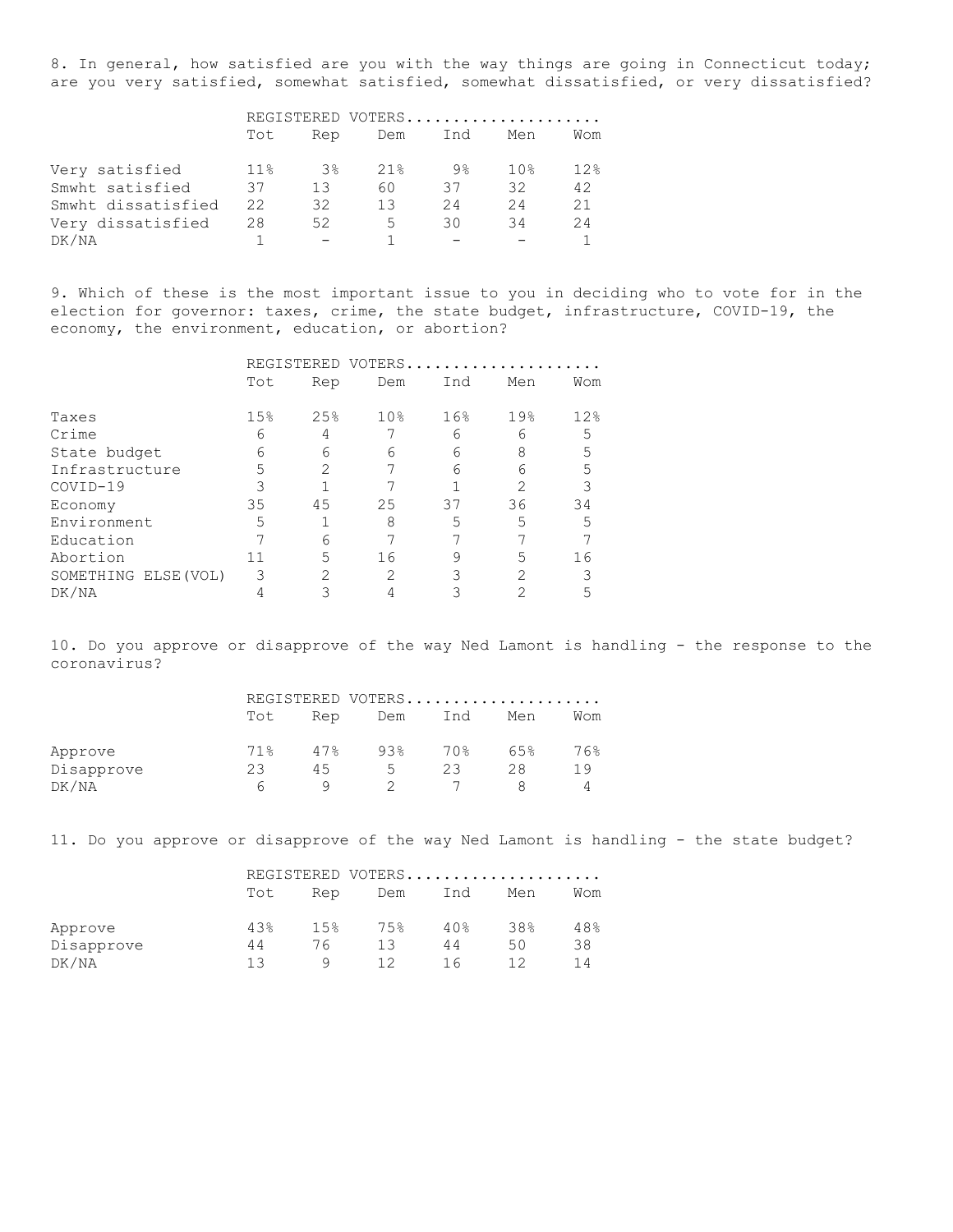12. Do you think abortion should be legal in all cases, legal in most cases, illegal in most cases or illegal in all cases?

|                    | REGISTERED VOTERS |     |     |        |                 |     |
|--------------------|-------------------|-----|-----|--------|-----------------|-----|
|                    | Tot               | Rep | Dem | Ind    | Men             | Wom |
| Legal all cases    | 37%               | 15% | 54% | $37\%$ | 30 <sub>8</sub> | 44% |
| Legal most cases   | 31                | 26  | 32  | 38     | 32              | 31  |
| Illegal most cases | 18                | 40  | 4   | 16     | 23              | 13  |
| Illegal all cases  | 5                 | 9   | 4   |        | 5               | .5  |
| DK/NA              |                   | 1 N | 6   |        | 10              |     |

13. As you may know, Connecticut now has a law designed to protect out-of-state patients who seek abortion services in Connecticut from legal action taken by states that have outlawed abortion. It also protects in-state abortion providers and others involved. Do you support or oppose this law?

|         |     |     | REGISTERED VOTERS |     |     |     |
|---------|-----|-----|-------------------|-----|-----|-----|
|         | Tot | Rep | Dem               | Ind | Men | Wom |
| Support | 66% | 40% | 87%               | 67% | 59% | 72% |
| Oppose  | 26  | 52  |                   | 24  | ろろ  | 20  |
| DK/NA   | я   |     | 5.                |     |     |     |

14. Do you support or oppose amending the state constitution to guarantee that women in Connecticut have access to abortion services?

|         |     |     | REGISTERED VOTERS |          |     |     |
|---------|-----|-----|-------------------|----------|-----|-----|
|         | Tot | Rep | Dem               | Ind      | Men | Wom |
| Support | 67% | 40% | 88%               | $69$ $%$ | 61% | 73% |
| Oppose  | 25  | 52  |                   | 23       | 31  | 20  |
| DK/NA   | я   |     | 4                 |          |     |     |

15. Do you support or oppose requiring parental notification before anyone under 16 years old could get an abortion?

|         |     |        |     |        | REGISTERED VOTERS |     |
|---------|-----|--------|-----|--------|-------------------|-----|
|         | Tot | Rep    | Dem | Ind    | Men               | Wom |
| Support | 70% | 80%    | 59% | 75%    | 74%               | 67% |
| Oppose  | 24  | 14     | 35  | 20     | 20                | 27  |
| DK/NA   | h   | $\sim$ | 6   | $\sim$ | h                 |     |

16. Would you describe the state of Connecticut's economy these days as excellent, good, not so good, or poor?

|             |     |     |     |     | REGISTERED VOTERS |     |
|-------------|-----|-----|-----|-----|-------------------|-----|
|             | Tot | Rep | Dem | Ind | Men               | Wom |
| Excellent   | 3%  | 2%  | 5%  | 2%  | 2%                | 4%  |
| Good        | 37  | 1.5 | 62  | 33  | 37                | 37  |
| Not so good | 34  | 44  | 23  | 37  | 33                | 35  |
| Poor        | 23  | 38  | 5   | 24  | 25                | 22  |
| DK/NA       | ੨   |     |     |     |                   |     |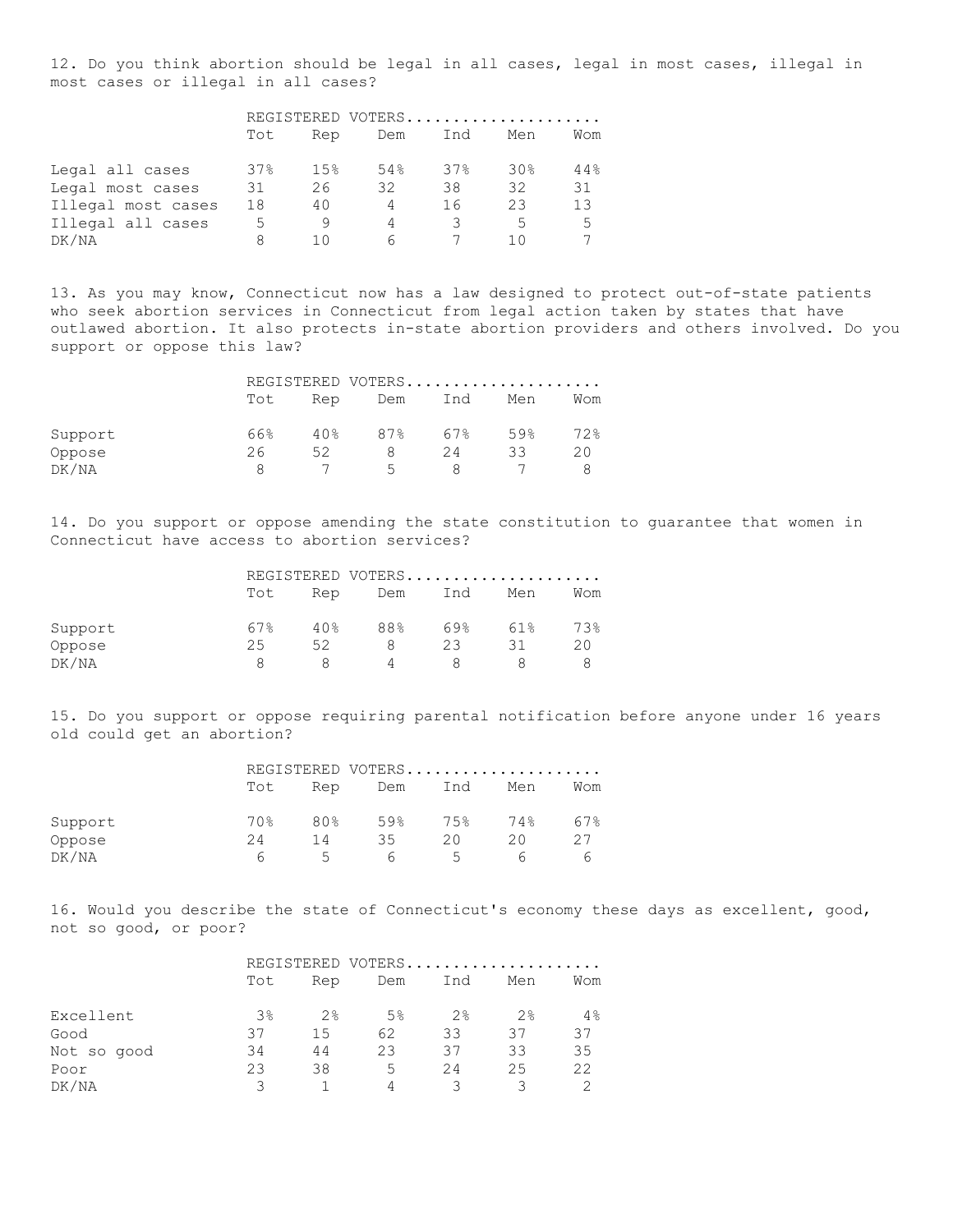17. Do you think Connecticut's economy is getting better, getting worse, or staying about the same?

|          |      |     |     |     | REGISTERED VOTERS |     |
|----------|------|-----|-----|-----|-------------------|-----|
|          | Tot  | Rep | Dem | Ind | Men               | Wom |
| Better   | 1.3% | 4%  | 28% | 9%  | 13%               | 14% |
| Worse    | 4.5  | 68  | 21  | 46  | 42                | 47  |
| The same | 40   | 27  | 49  | 41  | 42                | 37  |
| DK/NA    | ₹    |     | २   | -2  |                   |     |

18. Would you say that you are better off or worse off financially than you were a year ago?

|            | REGISTERED VOTERS |     |      |      |     |     |
|------------|-------------------|-----|------|------|-----|-----|
|            | Tot               | Rep | Dem  | Ind  | Men | Wom |
| Better off | 2.5%              | 10% | 4.3% | 2.3% | 27% | 24% |
| Worse off  | 58                | 79  | 35   | 62   | 61  | 55  |
| SAME (VOL) | 15                | q   | 21   | 12   | 1 N | 19  |
| DK/NA      |                   |     |      | ₹    |     |     |

19. Thinking about your own financial situation, which one of the following issues worries you the most: rising gasoline prices, rising food prices, rising home energy costs, or rising housing and rent costs?

|                  |     |     |     |     | REGISTERED VOTERS |     |
|------------------|-----|-----|-----|-----|-------------------|-----|
|                  | Tot | Rep | Dem | Ind | Men               | Wom |
| Gasoline         | 28% | 40% | 25% | 24% | 34%               | 24% |
| Food             | 27  | 2.4 | 27  | 30  | 20                | 34  |
| Home energy      | 24  | 2.4 | 21  | 26  | 23                | 2.4 |
| Housing and rent | 15  |     | 22  | 16  |                   | 14  |
| DK/NA            | 5   | ↳   | 5   |     |                   |     |

20. In general, how serious a problem do you think crime is in Connecticut; a very serious problem, somewhat serious, not very serious, or not a problem at all?

|                      | REGISTERED VOTERS |     |                 |     |     |     |
|----------------------|-------------------|-----|-----------------|-----|-----|-----|
|                      | Tot               | Rep | Dem             | Ind | Men | Wom |
| Very serious         | 36%               | 47% | 28 <sup>°</sup> | 36% | 35% | 37% |
| Smwht serious        | 50                | 45  | 55              | 50  | 46  | 53  |
| Not very serious     | 11                |     | 13              | 11  | 14  | 8   |
| Not a problem at all | - 2               |     |                 |     |     |     |
| DK/NA                |                   |     |                 |     |     |     |

21. Is being the victim of a crime something you personally worry about, or not?

|       |    |    | REGISTERED VOTERS                         |                   |    |     |
|-------|----|----|-------------------------------------------|-------------------|----|-----|
|       |    |    | Tot Rep Dem Ind Men                       |                   |    | Wom |
| Yes   |    |    | $44\%$ 50\% 36\% 44\% 40\% 47\%           |                   |    |     |
| No    | 55 | 47 | 64 — 1                                    | 55                | 59 | 51  |
| DK/NA |    |    | $\mathcal{R}$ $\mathcal{R}$ $\mathcal{R}$ | $\sim$ 1 $\sim$ 1 |    |     |